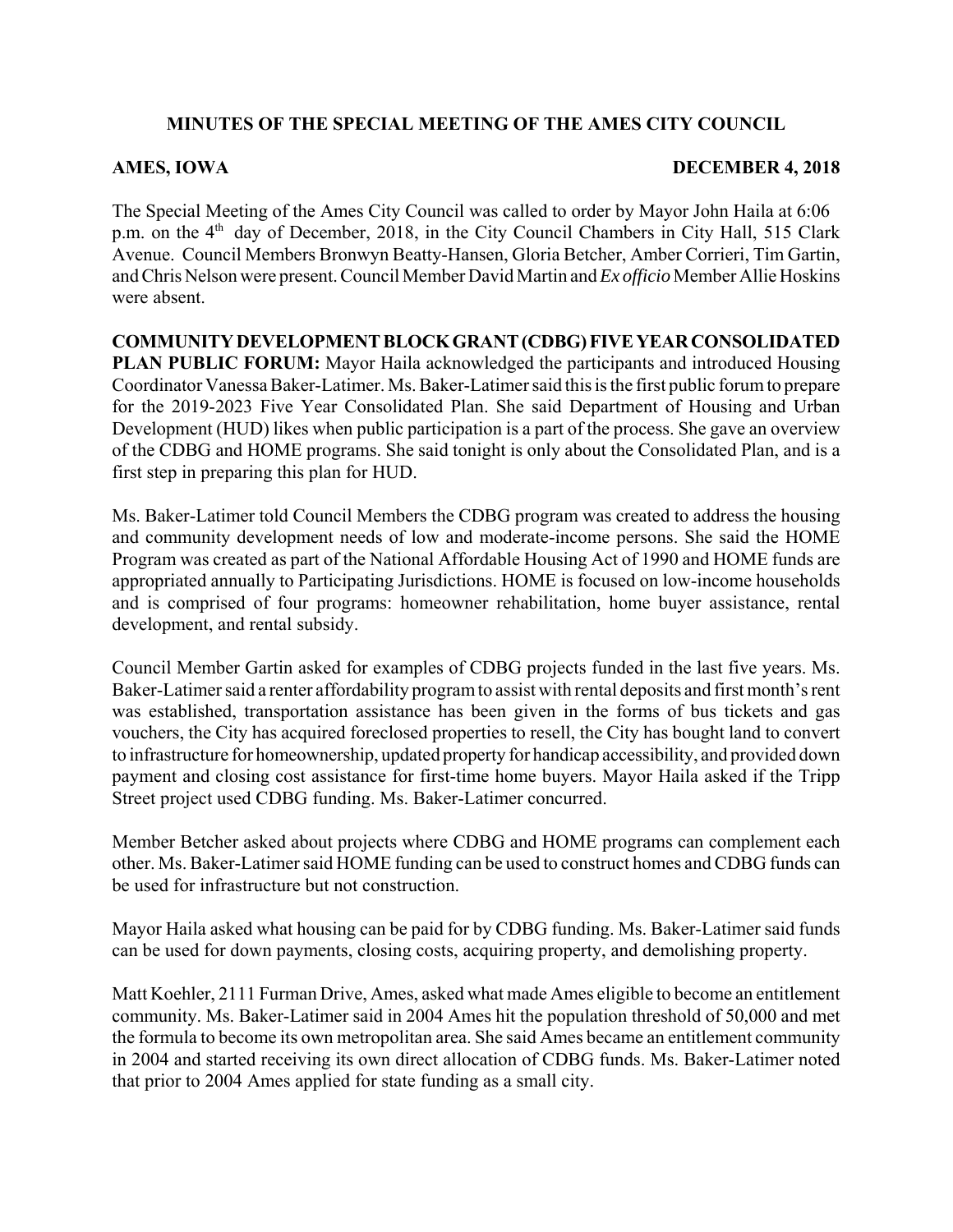Trish Stauble, 1319 Top O Hollow Road, Ames, asked if being a Community Housing Development Organization (CHDO) gives priority for funding. Ms. Baker-Latimer said HUD has requirements for CHDO's including an application process and certification through HUD.

Mayor Haila asked Ms. Baker-Latimer to describe how Ames became a recipient of HOME funding. Ms. Baker-Latimer said allocations come out every year and when she saw HOME funds as part of the allocation for Ames she called to inquire. She said at first HUD thought it was a mistake, and then it was determined that Ames "hit the lottery" by meeting the formula for HOME entitlement.

Member Betcher asked if funds could go to a CHDO, and if so would the CHDO be responsible for coordinating projects. Ms. Baker-Latimer said 15% of HOME funds can go toward a qualified CHDO and it is responsible for meeting the requirements as a sub-recipient. Ms. Betcher asked if there are other sub-recipients. Ms. Baker-Latimer said Community Based Development Organizations and others agencies or groups could qualify as a sub-recipient. She said in past years the City has administered all programs, so if sub-recipients are involved the City would be the monitoring agent to sub-recipients.

Ms. Baker-Latimer told the Council that the Consolidated Plan is the planning document that is submitted to HUD and includes three components: Strategic Plan, Action Plan, and Consolidated Annual Performance and Evaluation Report (CAPER). She told the participants to think about the community as a whole during the discussions, and said the goals created in 2004, 2009, and 2014 are at the discussion area, and can be used for discussion.

Council Members facilitated small group discussions to receive public input regarding CDBG goals and priorities. At the conclusion of the small group discussions, Council Members presented highlights from each group. A summary of proposed goals were as follows:

Group facilitated by Council Member Betcher:

- No increase of mixed-development is needed
- Expand emergency shelter and transitional housing
- Increase supply and quality of affordable rental housing
- Increase availability of affordable owner-occupied housing
- Return to former emphasis on infrastructure/ use CDBG funding for promoting universal design of public facilities for accessibility
- Use CDBG money creatively

Group facilitated by Council Member Nelson:

- Prioritize objectives in the existing order (2014-18 Plan)
- Create/expand/maintain affordable housing for homeless and low-income persons
- Create unrestricted housing for the homeless population with mental health needs
- Consider longer term rental assistance for those with high risk of eviction

Group facilitated by Council Member Beatty-Hansen: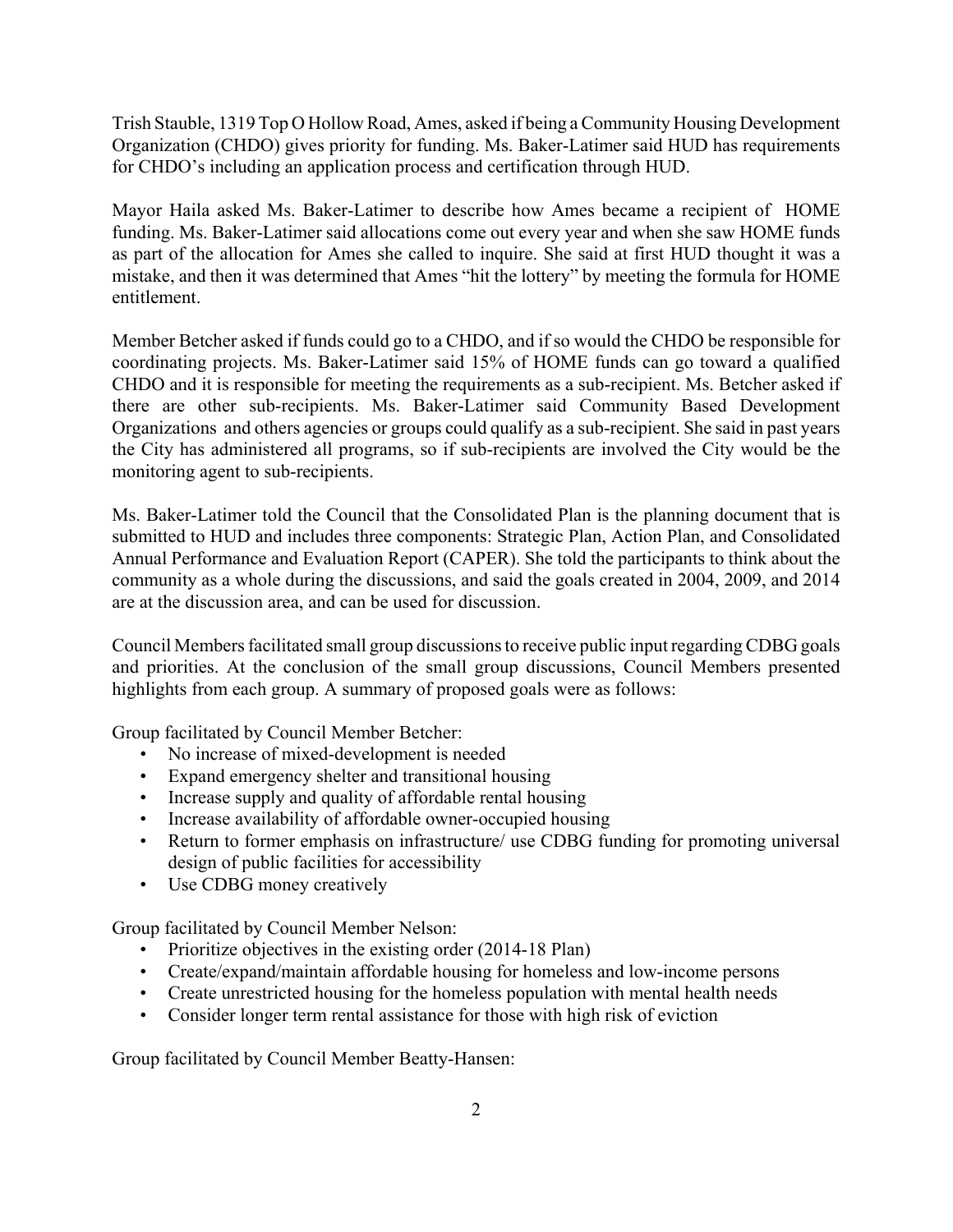- No increase of mixed-use development
- Prefers language including individuals with special needs under 2009-13 Plan, Goal 2
- Add language including individuals with special needs under 2009-13 Plan, Goals 1a and 1b
- Support facilities and services that would address above goals
- Support infrastructure
- Consider requirements for multi-family dwellings to accept low to moderate-income residents

Group facilitated by Council Member Gartin:

- No increase of mixed-use development
- Address public service needs
- Increase availability of affordable owner-occupied housing

Group facilitated by Council Member Corrieri:

- Increase and improve supply of affordable rental housing
- Increase availability of affordable owner-occupied housing
- Address public service needs for homeless and special needs populations
- Look into supportive housing options
- Lower the priority of public infrastructure
- Address accessibility and deteriorating sidewalks

Group facilitated by Mayor Haila:

- Empower renters toward home ownership and consider employment training to help residents afford housing (2004-2008 Goal 4)
- Address mental health housing needs
- Address homeless population needs
- Consider subsidized units
- Review how CDBG funds have been used in the past
- Continue activities in Strengthening Neighborhoods program
- Use outcomes that can be measured

Ms. Baker-Latimer said it is engaging for Council Members to be part of the public forum process. She clarified the mixed-use development goal as listed in the priorities was related to housing. She said HUD has actively demolished public housing because it created a stigma for low-income people, and mixed-use development in this context means nobody knows who is who. Ms. Baker-Latimer referenced the Bentwood and Ken Maril Road areas where low-income housing has been incorporated in existing neighborhoods. It was noted that goal was misunderstood during the small group discussions.

Ms. Betcher asked about ways money could be used for things like Code enforcement or incentives to encourage compliance. Ms. Baker-Latimer said a Code enforcement program has been attempted where the Inspections Division identified dangerous buildings and followed up with owners, but every property owner in those situations did what was requested of them. She told the Council that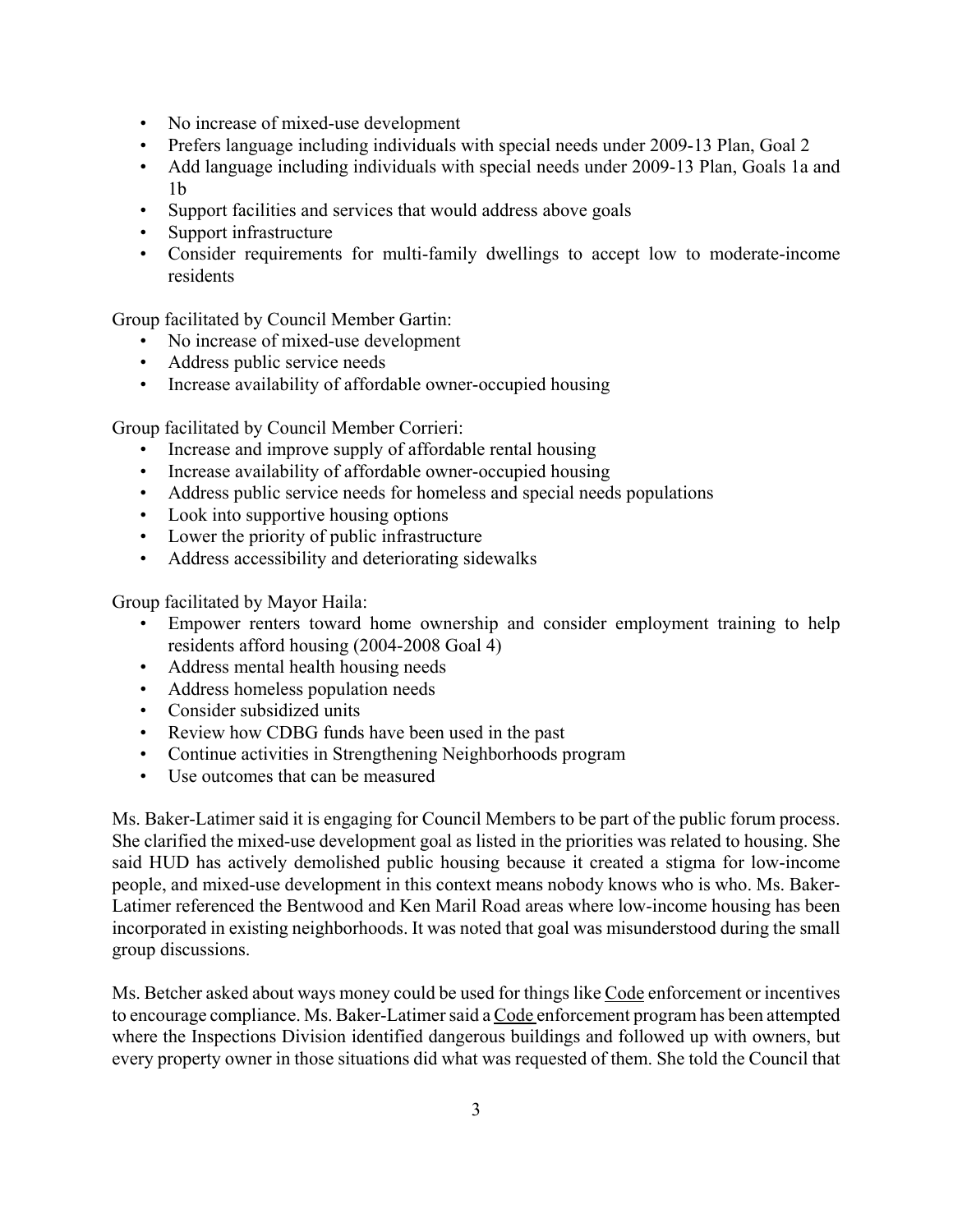a rental rehabilitation program for property owners to fix up units with a low interest loan or grant was in place but there was a stigma with federal funds and owners thought they would have to rent to low-income individuals. She also told about a single family conversion program that also wasn't successful because it had to benefit low-income families. Ms. Baker-Latimer said more data will be collected as part of the Consolidated Plan process and she would like the community to remain engaged by attending public forums, offering feedback, and completing surveys.

Member Gartin asked about using CDBG funds for mobile homes. Ms. Baker-Latimer said CDBG funds have not been used for anything regarding mobile home parks in the past, but now that there's a combination of CDBG and HOME dollars there is an opportunity to focus CDBG funds on infrastructure. She said HOME funds are specifically for housing so the City will be able to expand what is done with another source of federal dollars.

Next steps were discussed by Ms. Baker-Latimer including a public hearing for the Consolidated Plan in May 2019 and the Consolidated Plan submission to HUD by May 17, 2019. The public hearing for the Action Plan will be June 2019 and the Action Plan will be submitted to HUD by July 1, 2019.

Mayor Haila asked about other opportunities for public input. Ms. Baker-Latimer said she is hoping to receive more data from HUD before continuing public forums. Ms. Baker-Latimer said a Press Release will be sent out, email communication to neighborhoods and non-profits will be sent, and advertisements will be utilized. Mr. Gartin asked if the information could be added to the City of Ames website. Ms. Baker-Latimer said she will add information to the Housing Division page.

Mayor Haila opened public input. He closed same after no came forward to speak.

Mayor Haila told the group Council has retained a consultant to do a Comprehensive Plan as an update to the Land Use Policy Plan, and said it is different than the Consolidated Plan. He said public input will be needed for the Comprehensive Plan also.

#### **DISPOSITION OF COMMUNICATIONS TO COUNCIL:**

Moved by Corrieri, seconded by Nelson, to take no action regarding the rental property complaint and request for payment from Carson Sinclair.

Vote on Motion: 5-0. Motion declared carried unanimously.

Moved by Nelson, seconded by Betcher, to put on a future agenda the request from Justin Dodge of Hunziker Companies to reconsider the Ordinance that mandates individual water meters on apartment buildings effective January 1, 2019.

Vote on Motion: 5-0. Motion declared carried unanimously.

Moved by Gartin, seconded by Beatty-Hansen, to put on a future agenda the request from Duane Jensen for reimbursement of costs related to the 321 State Avenue RFP.

Member Nelson said he wants to know how much of the design was used to construct the project.